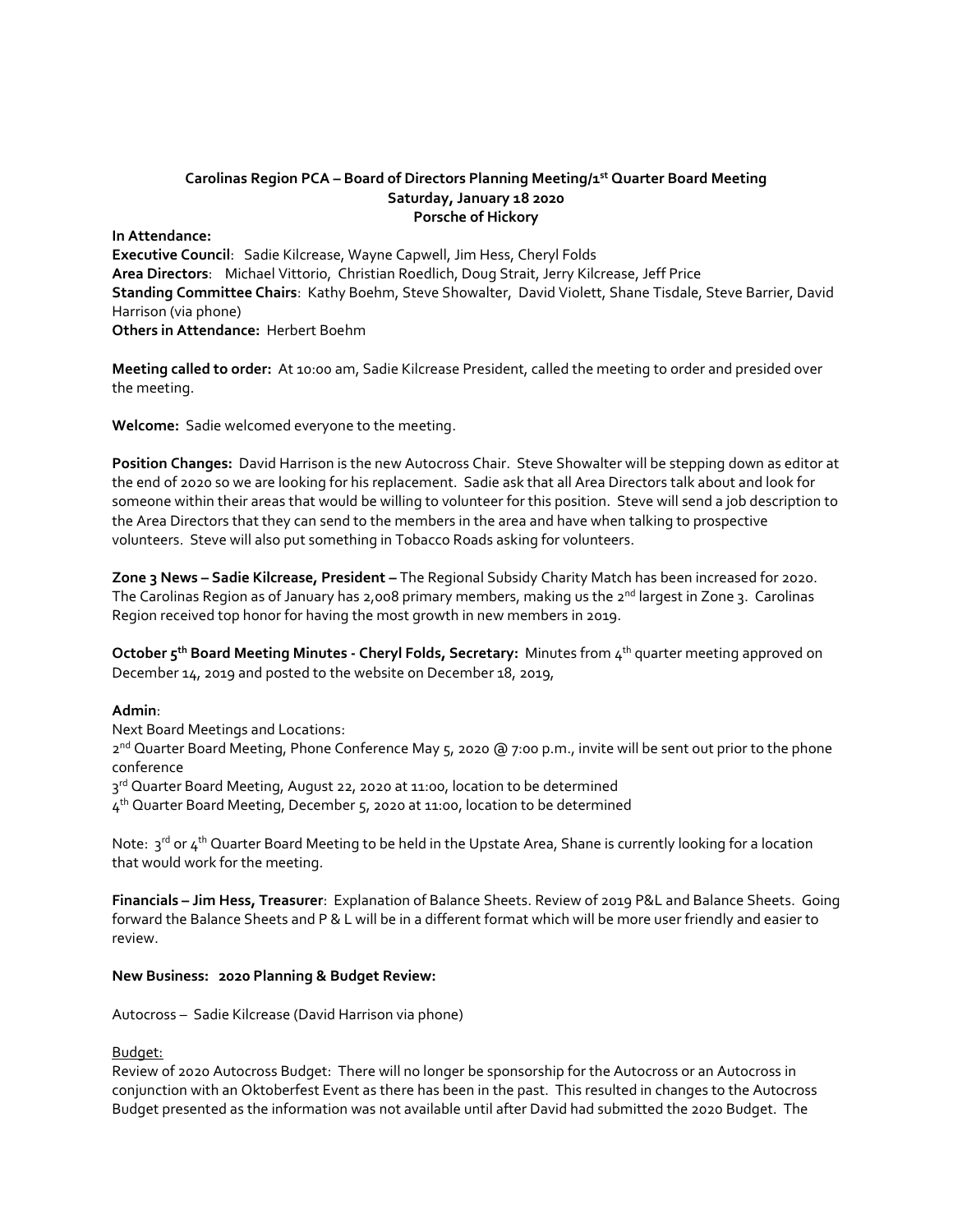sponsorship was removed from the Budget. Sadie also lowered the Event Income based on the 2019 attendance. Meals (the pizza lunch served at the Autocross events) was increased to cover a  $5<sup>th</sup>$  event since there will not be an Autocross in conjunction with Oktoberfest. Track Rental was increased to cover a possible 5<sup>th</sup> event in Greensboro since an Autocross will not be held in conjunction with Oktoberfest due to the removal of sponsorship. These changes to the Budget would result in the 2020 Autocross season running in the negative. Further discussion was had and David will work on finding a new lot that is less expensive than Michelin (the current Greenville location) and speak with other car clubs to get attendance up. He will also look at a way to decrease the cost of the trophies given at events and end of the year.

**Motion:** Motion made to approve the AutoCross Budget with the changes by Jerry Kilcrease, seconded by David Violett, motion passed by unanimous board approval.

### Drivers Education – Steve Barrier

#### Budget:

Review of 2020 Drivers Education Budget. March and September Drivers Education for 2020 does not currently have Sponsorship as of this meeting and VIR for 2020 sponsorship is not definate. Steve will be looking for multiple smaller sponsors to hopefully co-sponsor the events. The DE Social amount was increased to cover the current cost.

**Motion:** Motion made to approve the Drivers Education Budget with changes by Shane Tisdale, seconded by Sadie Kilcrease, motion passed by unanimous board approval.

Fall Tour – Michael Vittorio, Event Chair

### Budget:

Review of 2020 Budget for Fall Tour

**Motion:** Motion made to approve the Fall Tour Budget as written by Cheryl Folds , seconded by Shane Tisdale, motion passed by unanimous board approval.

Goodie Store – Kathy Boehm Budget: Review of 2020 Budget

**Motion:** Motion made to approve the Goodie Store Budget as written by Shane Tisdale, seconded by Doug Strait, motion passed by unanimous board approval.

60th Anniversary – Sadie Kilcrease Budget was approved at the October 2019 meeting.

## Tobacco Roads – Steve Showalter

Budget:

Review of 2020 Budget for Tobacco Roads – Discussion was started on ways to keep Tobacco Roads from operating at the current loss. The discussion concerns the cost of printing and mailing the hard copy of Tobacco Road versus the online edition. It was decided that Jeff Price would chair a committee, with Jim Hess volunteering to be on the committee, to work on an internet mailing that would allow members to opt in if they wanted to continue to get the hard copy or opt out if they would switch to the online version. Once received these will be matched against the membership list and anyone that has not responded would be contacted regarding their preference.

**Motion:** Motion made to approve the Tobacco Roads Budget as written by Shane Tisdale, seconded by Doug Strait , motion passed by unanimous board approval.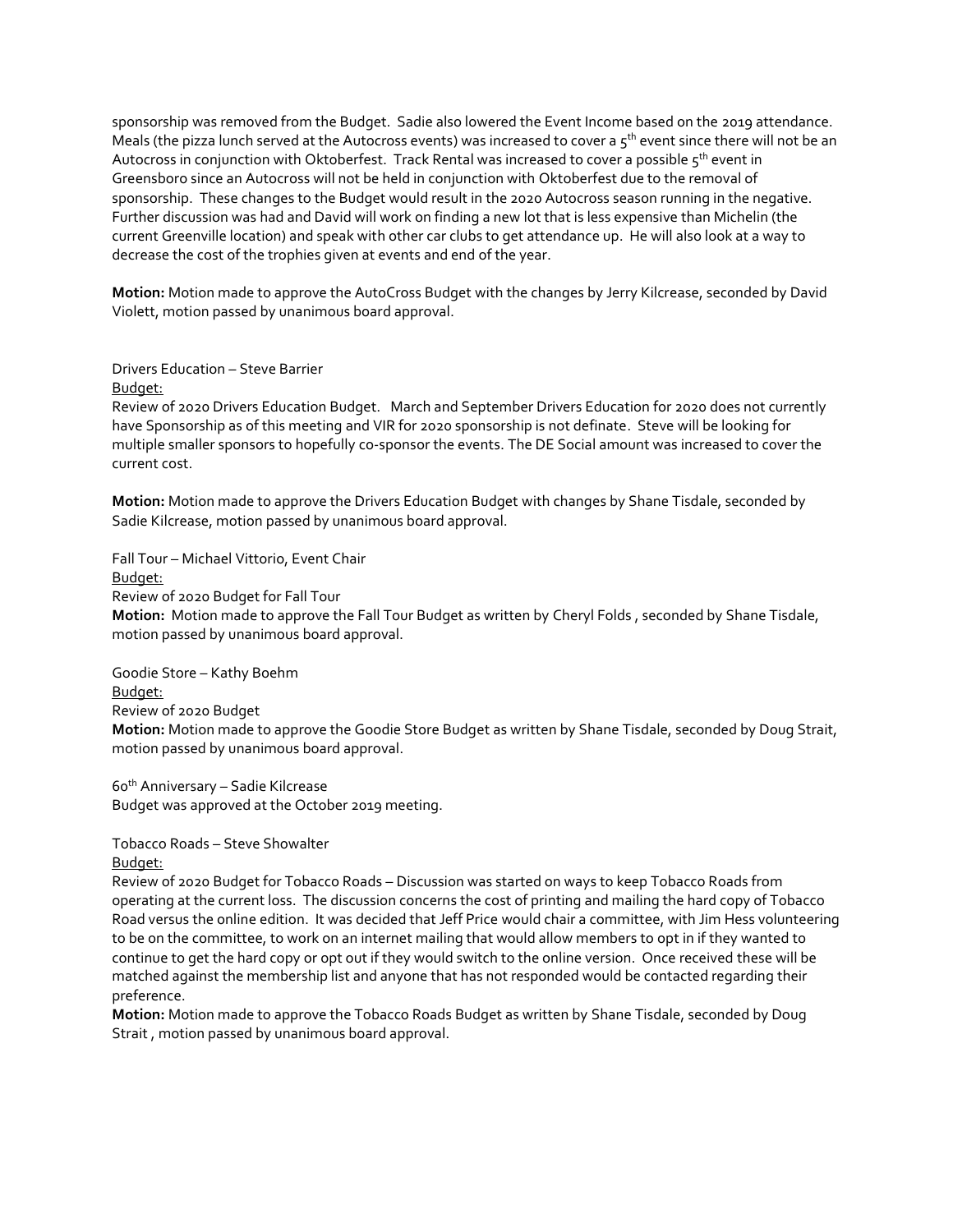Board Budget Overview – Jim Hess Review of full Board Budget

Jeff Price raised the question of why the area stipend is the same for all areas when some areas have a larger membership then other. Jeff suggested that the stipend should be given based on a percentage of primary membership per area. Discussion was had and Jeff is charged with doing research and getting the numbers related to primary membership per area and what those percentages would be. Jeff will present this at the August Board Meeting for discussion for possible changes to the division of the 2021 stipend. **Motion:**

# Motion made to approve the Board Budget as written by Christian Roedlich, seconded by Doug Strait, motion passed by unanimous board approval.

# **Area Updates:**

Hickory – Michael Vittorio – The first Drive & Dine for 2020 will be held on Thursday January 23, 2002 and will be sponsored by Blacktop Studios. Winter Tour to New Bern planned for March, sponsored by Hickory Area PCA and Porsche Hickory, there are 25 slots and 22 registered so far. The event is being called Porsche at the Palace since the cars will be parked on the lawn at Tryon Palace. The Hickory Area has a busy year ahead and all events will have some involvement with Porsche Hickory.

Lake Norman – Christian Roedlich – Christmas Party was held December 19<sup>th</sup> with the Metrolina Area. First Meeting of the year will be January 23, 2020. Brian Powell is working on a Spring Tour to do the Back of the Dragon, currently discussing dates in the Spring, possibly in April. Shooting for five drives this year. Met with the Peninsula Yacht Club people and secured the venue as the monthly meeting place for this coming year.

Metrolina – Doug Strait – First meeting of the year was held on January 15, 2020 at Café Monte at South Park. There were 45 members in attendance which included 3 new members. At the meeting volunteers were requested to form a drive group to help plan drives for the area. One of the members has formed a Ladies in Porsche which is being called LIPS, they are planning their first meeting in a few weeks. Planning to do the Drive and Wine at Morgan Ridge Winery again this year in April and October.

Sandhills – Marty Barrett – No Report

Triad – Jerry Kilcrease: Based on the report from Re Racer the Triad Area has 494 members to start the year. That is a little bit of growth from last year. The Christmas Party was held December 3, 2019 with 86 members and guest in attendance. Porsche Greensboro hosted the event. Donations were requested for the Greensboro Urban Ministry. The Triad Area has four primary charities which are YMCA Camp Hanes, American Children's Home in Lexington, Juvenile Diabetes Greensboro and Urban Ministry Greensboro. The Triad Area was able to donate \$12,920.00 to the charities in 2019. Currently working on the 2020 schedule with eight events planned to some degree. Planning to add some weekday drives and events this year. The first hosted event of the year is the February Tech Session at Porsche Greensboro on Saturday, February 22, 2020 at 10:30. Porsche Greensboro will provide coffee and donuts. The Tech Session will be held in the garage with an overview of Porsche Connect, Alignment involvement to include a demonstration on doing an alignment on your car. Lunch will be provided at noon so RSVP is requested to be sure there is food for all. Will have more items for the year as we move forward.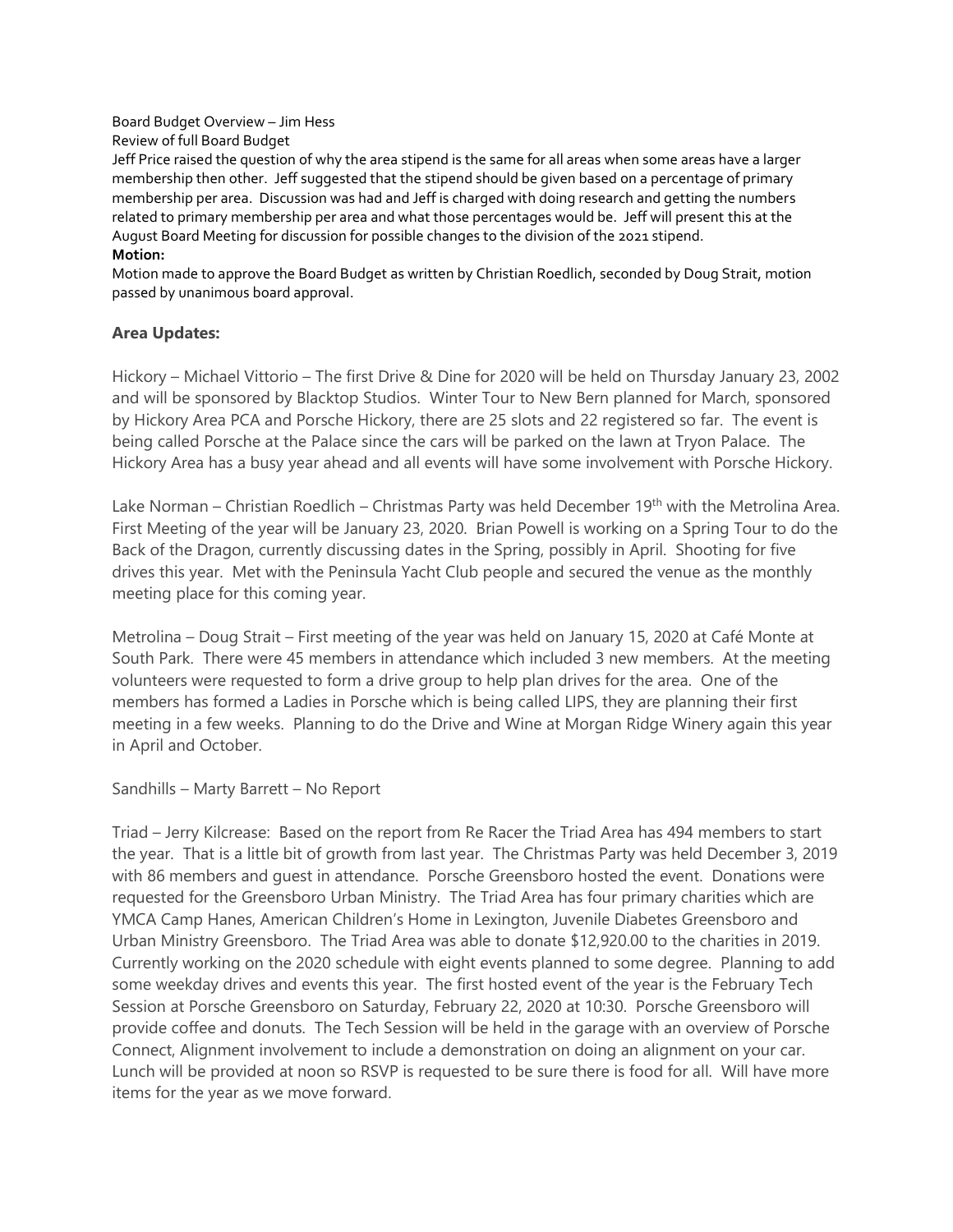Triangle – Bob Kim – No Report

Upstate – Jeff Price – The Upstate Area ended up the year with the Christmas Party. A great venue was found at the last minute, that is owned by a member. There were 86 members in attendance and \$6,387.00 was raised for charity. An auction was held with members bringing items as well as Porsche of Greenville donating items. This along with the 2019 50/50 Raffles allowed the Upstate Area to donate just under \$9,000.00 to charity. One of the things I would like to work on this year is a better way to coordinate events with other Area Directors. February 1, 2020 will be the annual Chili Cookoff at Pro Tech. Everyone brings a pot of chili, appetizer or dessert, everyone taste and votes and prizes are awarded. Since the area stipend must be used by the end of the year Certificates from Pro Tech, Porsche of Greenville and the Goodie Store have been purchased to be raffled off throughout the year. Meeting has been held on the first Monday of the month but this has become an issue as Tobacco Roads is not yet out. Considering moving the meeting to the 2<sup>nd</sup> week of the month and has done a survey to the members. February 16, 2020 is the annual Love Run Drive that will go to Mimosa Grill in Charlotte for Brunch. This would be a great valentine date brunch. Looking at changing venues, currently meeting at Quaker Steak & Lube but would like to mix it up with meetings at Porsche of Greenville or someplace they would sponsor since parking can be an issue at the dealership for a large number of cars. Possibly looking at a member owned venue were the meeting could start early and members could come early and go karting before the meeting. Would also like to do some things with Porsche of Greenville in connection with new car launches and get our members in touch and more involved with the local dealership.

## **Committee Reports**

Goodie Store – Kathy Boehm – Will review the schedule for 2020 and see what area meetings it might work to take the Goodie Store to. The Area Director purchasing for 2019 was just under \$5,500.00. Always looking for new ideas of items to carry in the Goodie Store.

Advertising – Sadie Kilcrease for Rick Huskins – Advertising is down, three ads expired in December and only one has renewed so far. Rick is making contacts but so far nothing has materialized.

AutoCross - Wayne Capwell for David Harrison - Five events are tentatively on the calendar for 2020, however these are subject to change with the loss of the sponsorship:

May 17, 2020 – Greensboro, NC

June 14 2020– Laurens SC – Michelin Proving Grounds

July 12, 2020 – Laurens SC – Michelin Proving Grounds

August 30, 2019 – Greensboro, NC (this event is the only one that will not change due to the Tiger Club already committing to having 10-12 of their members attend the Autocross while having their annual gathering at Grandover.

October 18, 2020 – Greensboro, NC – This event may be dropped due to there no longer being an Oktoberfest event.

Drivers Education – Steve Barrier – Not a lot has happened since the last meeting. Planning to add more skid pad time for 2020. This will start with instructors and move to participants once we have instructors trained. The Winter Seminar is set for January 26, 2020 and there are currently 48 people signed up.

March 14-15 HPDE at Carolina Motorsports Park, Kershaw, SC

September 12 – 13 HPDE at Carolina Motorsports Park, Kershaw, SC

November 20 – 22 HPDE at Virginia International Raceway, Afton, VA